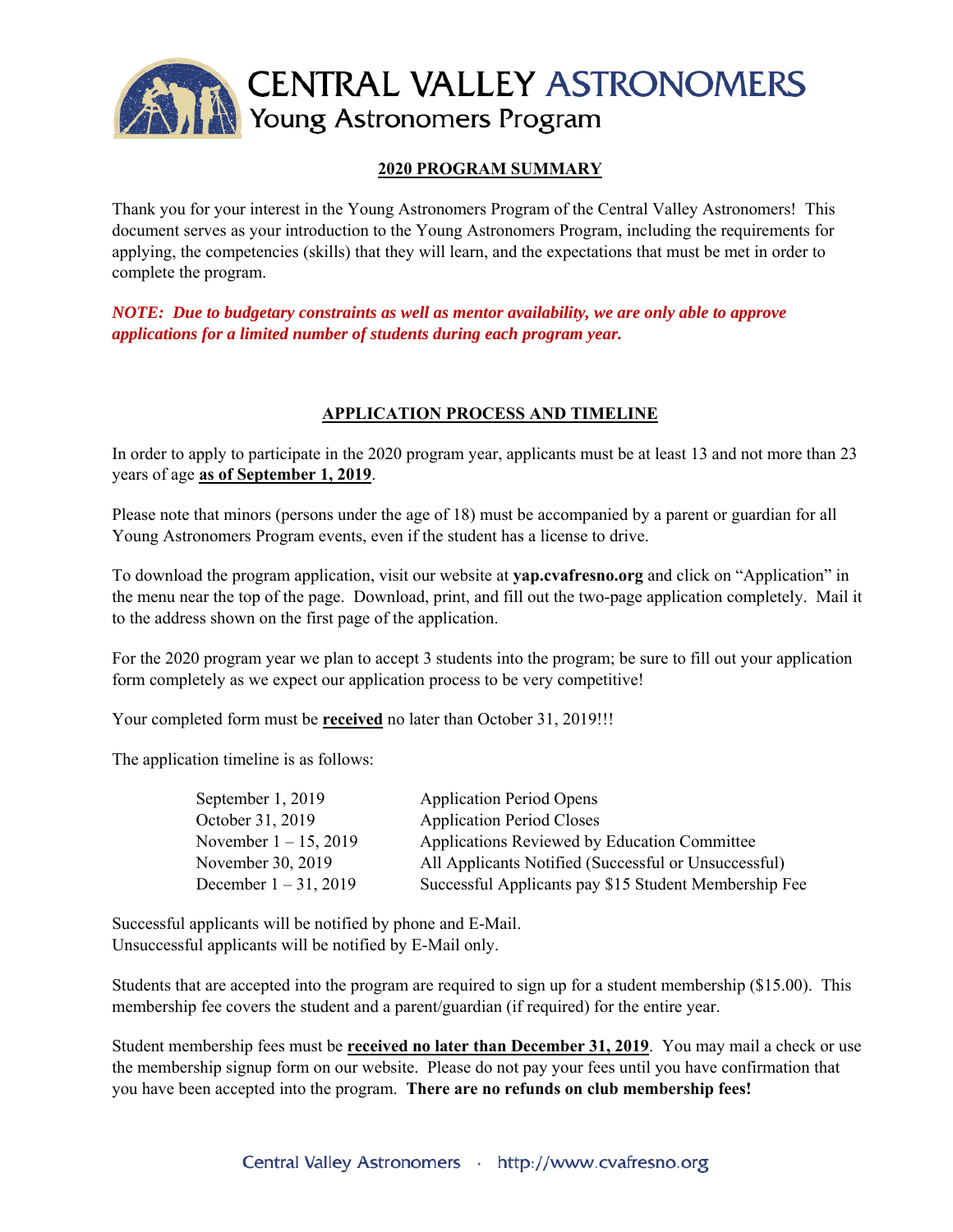

# **2020 PROGRAM ATTENDANCE REQUIREMENTS**

In addition to the competencies discussed on the next page of this document, students are required to attend and participate in a minimum number of club events. These requirements are:

## **MANDATORY ORIENTATION**

The mandatory orientation will be your opportunity to meet your program mentor and the other club members and will take place at the January club meeting. The meeting will take place on Saturday, January 11, 2020. Attending this orientation does *not* count toward your club meeting attendance requirements (next section).

#### **CLUB MEETINGS – 4 TOTAL, MINIMUM 1 PER TRIMESTER**

| Spring Trimester:          | February 8, March 7, April 11 |
|----------------------------|-------------------------------|
| Summer Trimester:          | May 9, June $6$               |
| Fall Trimester:            | August 29, October 3          |
| <b>Final Presentation:</b> | November 7, December 5        |

For each club meeting, you are required to be on time for the start of the meeting (7:00pm) and stay through the entire public portion of the meeting, including the educational presentation. You are encouraged, but are not required, to stay for the club business portion of the meeting.

## **PUBLIC-CENTERED STAR PARTIES – 3 TOTAL, MINIMUM 1 PER TRIMESTER**

| Spring Trimester: | February 29 (River Park), April 4 (River Park), April 18 (Vintage Days)       |
|-------------------|-------------------------------------------------------------------------------|
| Summer Trimester: | May 2 (River Park), May 30 (River Park), June 13 (Millerton Lake),            |
|                   | June 27 (River Park), July 11 (Millerton Lake), July 25 (River Park)          |
| Fall Trimester:   | August 8 (Millerton Lake), August 22 (River Park), September 26 (River Park), |
|                   | October 24 (River Park)                                                       |

Additional public-centered events are set up throughout the year and are typically announced during the club business portion of our monthly club meetings. For each event, you are required to stay for a minimum of 90 minutes, starting at the beginning of the observing time.

#### **DARK SKY STAR PARTIES – 4 TOTAL, MINIMUM 1 PER TRIMESTER**

All of the events below take place at Eastman Lake. For the time being, we are not going to use Courtright Reservoir for the Young Astronomers Program.

| Spring Trimester: | February 22, March 21, April 18, April 25     |
|-------------------|-----------------------------------------------|
| Summer Trimester: | May 23, June 20, July 18                      |
| Fall Trimester:   | August 15, September 19, October 17 (Star-BQ) |

For each event, you are required to stay for a minimum of 90 minutes, starting at the beginning of the observing time.